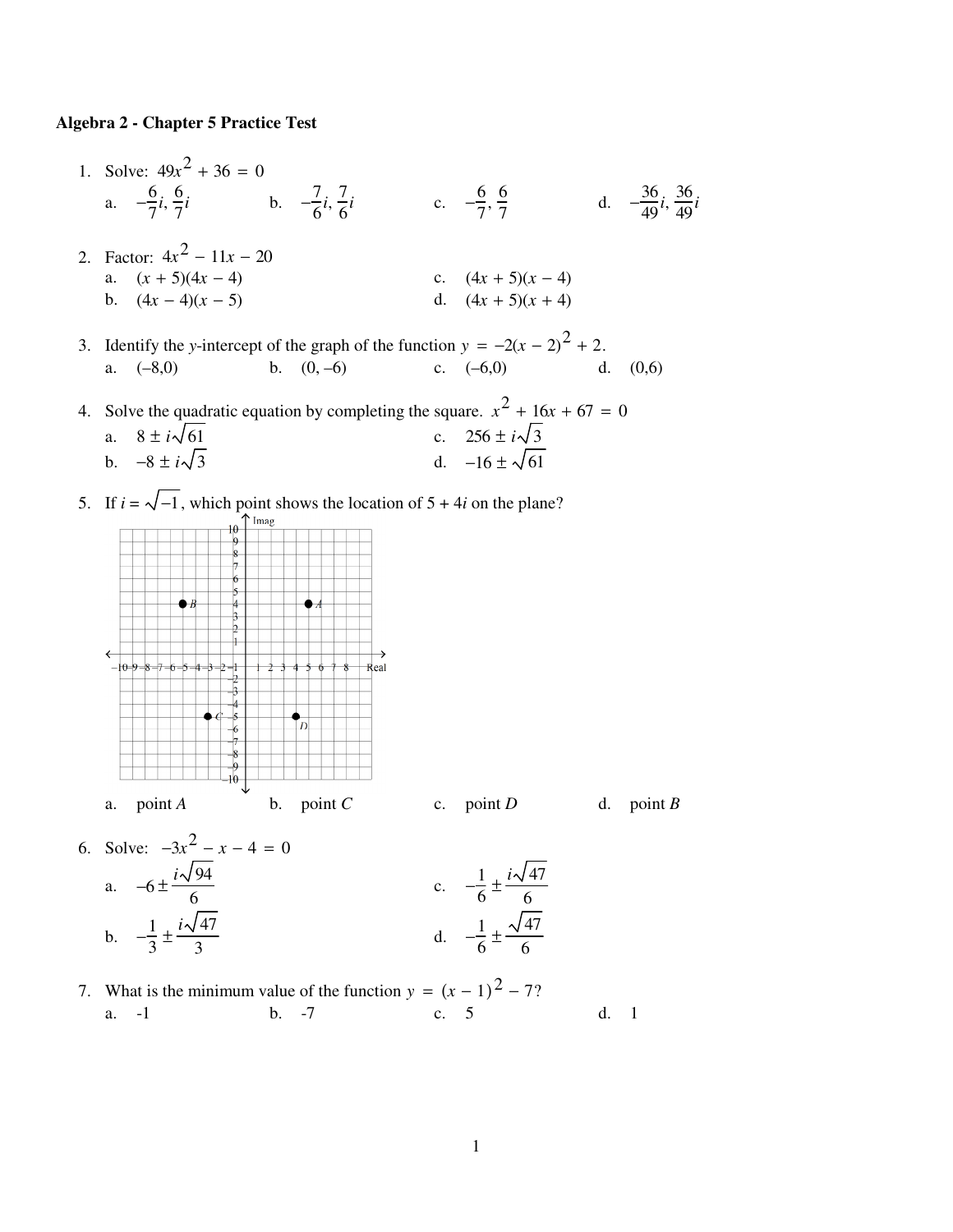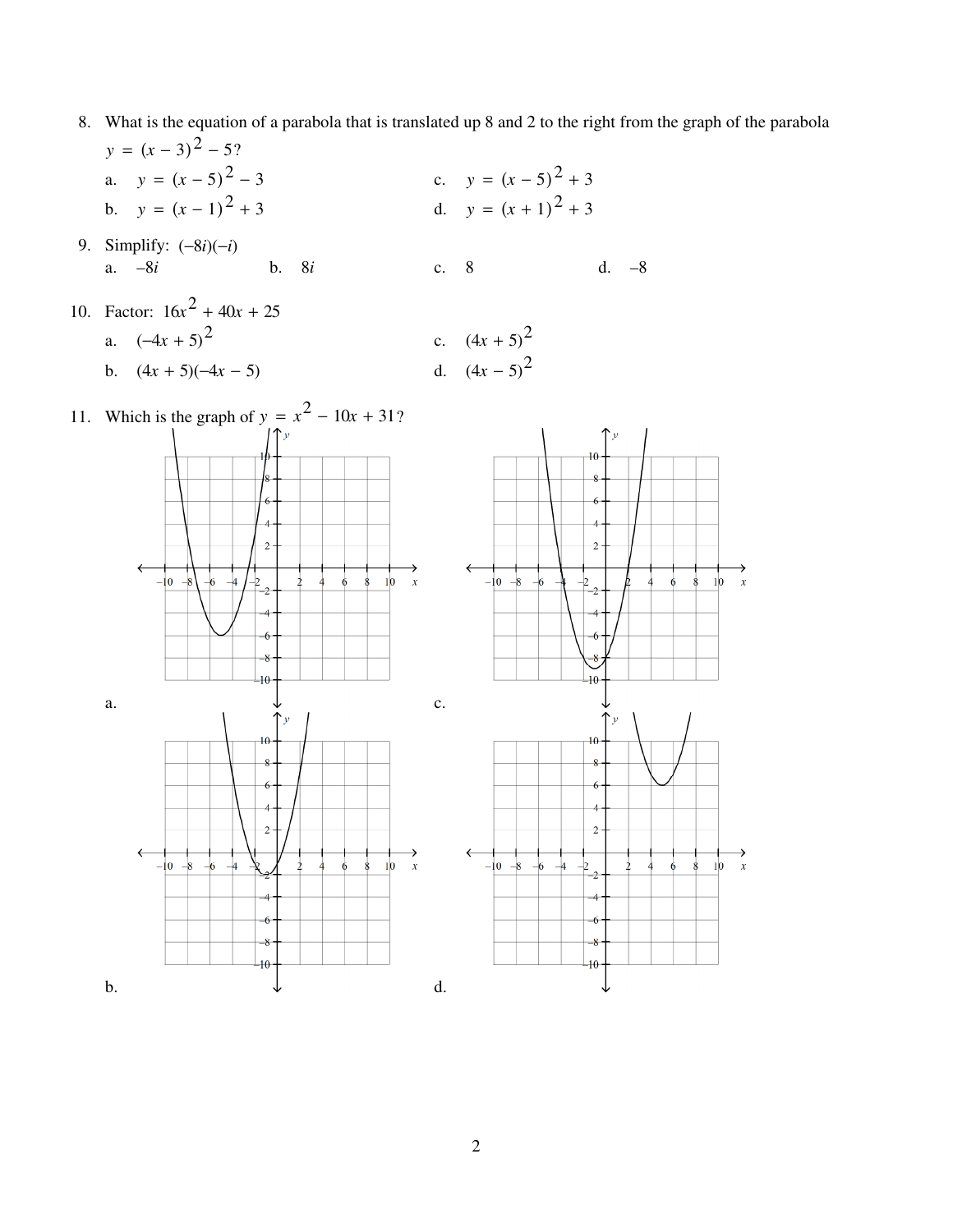- 12. Simplify: 3 1 − 2*i* ? a. 3 − 6*i* 4 b. 3 + 6*i* 3 c. 3 + 6*i* 5 d. 3 − 6*i* 5 13. Simplify:  $\sqrt{-18}$ <br>a.  $3\sqrt{-2}$ b.  $i\sqrt{18}$  c.  $3i\sqrt{2}$  d.  $-3\sqrt{2}$ 
	- 14. Simplify: (1 − 6*i*)(4 + 6*i*) a. 4 − 36*i* c. −32 − 18*i* b. 40 − 18*i* d. 4 − 18*i*
	- 15. Use vertex form to write the equation of the parabola.



17. Dalco Manufacturing estimates that its weekly profit, *P*, in hundreds of dollars, can be approximated by the

3

formula  $P = -3x^2 + 6x + 7$ , where *x* is the number of units produced per week, in thousands.

- **a.** How many units should the company produce per week to earn the maximum profit?
- **b.** Find the maximum weekly profit.

3

|  | a. $1,000 \text{ units}; $1000$ |  | c. $2,000 \text{ units}$ ; \$900 |
|--|---------------------------------|--|----------------------------------|
|--|---------------------------------|--|----------------------------------|

**b.** 3,000 units; \$200 d. 1,000 units; \$400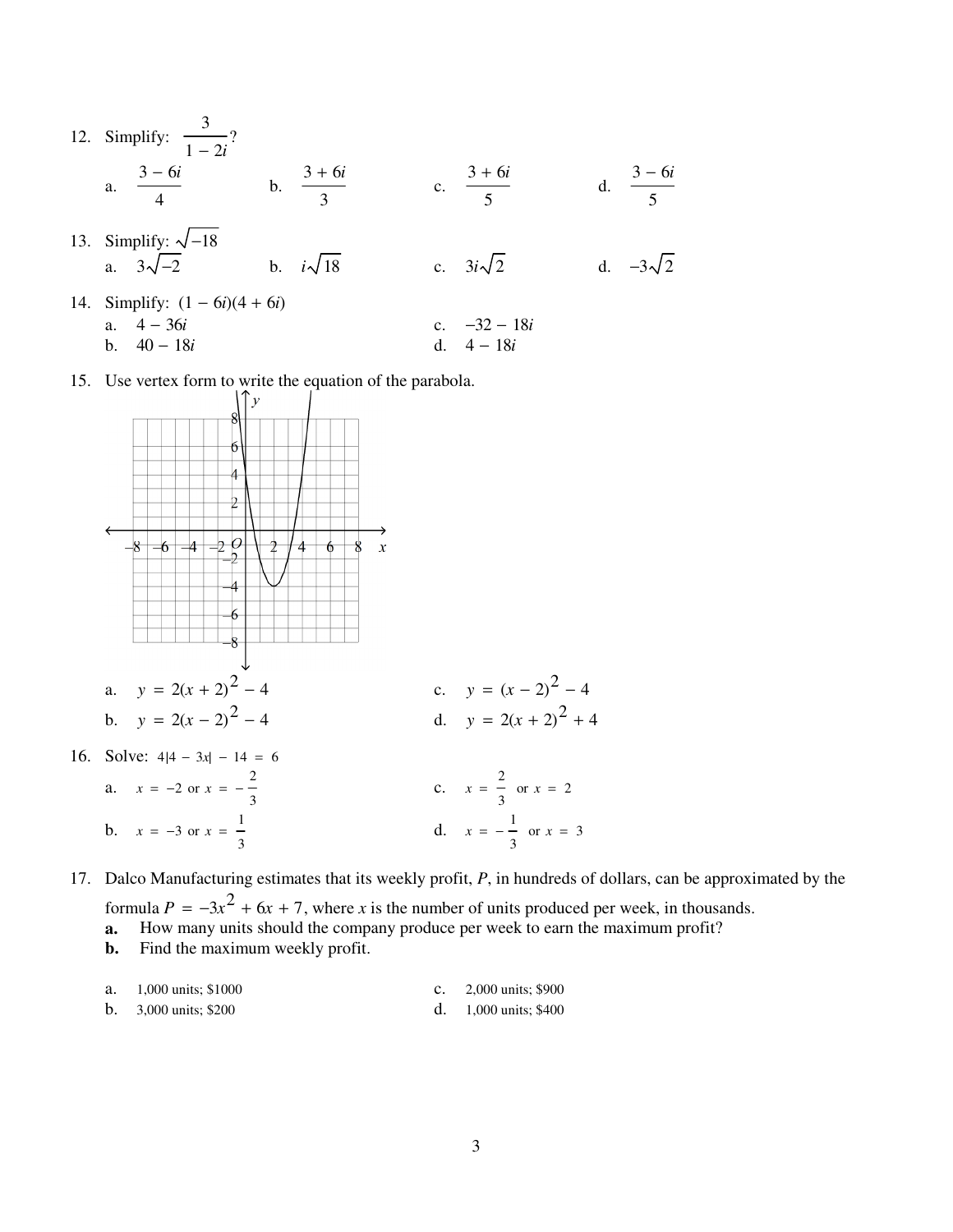18. Solve:  $27x^2 = 192$ b.  $-\frac{9}{64}, \frac{9}{64}$  c.  $-\frac{3}{8}, \frac{3}{8}$  d.  $-\frac{64}{9}, \frac{64}{9}$ a.  $-\frac{8}{3}, \frac{8}{3}$ 

19. A group of 200 people attended a ball game. The kids were \$1 and the adults where \$4. If they made \$299, how many kids attended the game? b. 25 75 d. 67 a. 33  $\mathbf{c}$ .

 $\int 6x + 8y \ge -16$ 20. Solve the system of inequalities by graphing.  $\begin{cases} -3x + 5y \ge -37 \end{cases}$ 



21. Solve the quadratic equation by completing the square.  $x^2 + 16x + 62 = 0$ c.  $256 \pm \sqrt{2}$ <br>d.  $-8 \pm \sqrt{2}$ a.  $-16 \pm \sqrt{66}$ <br>b.  $8 \pm \sqrt{66}$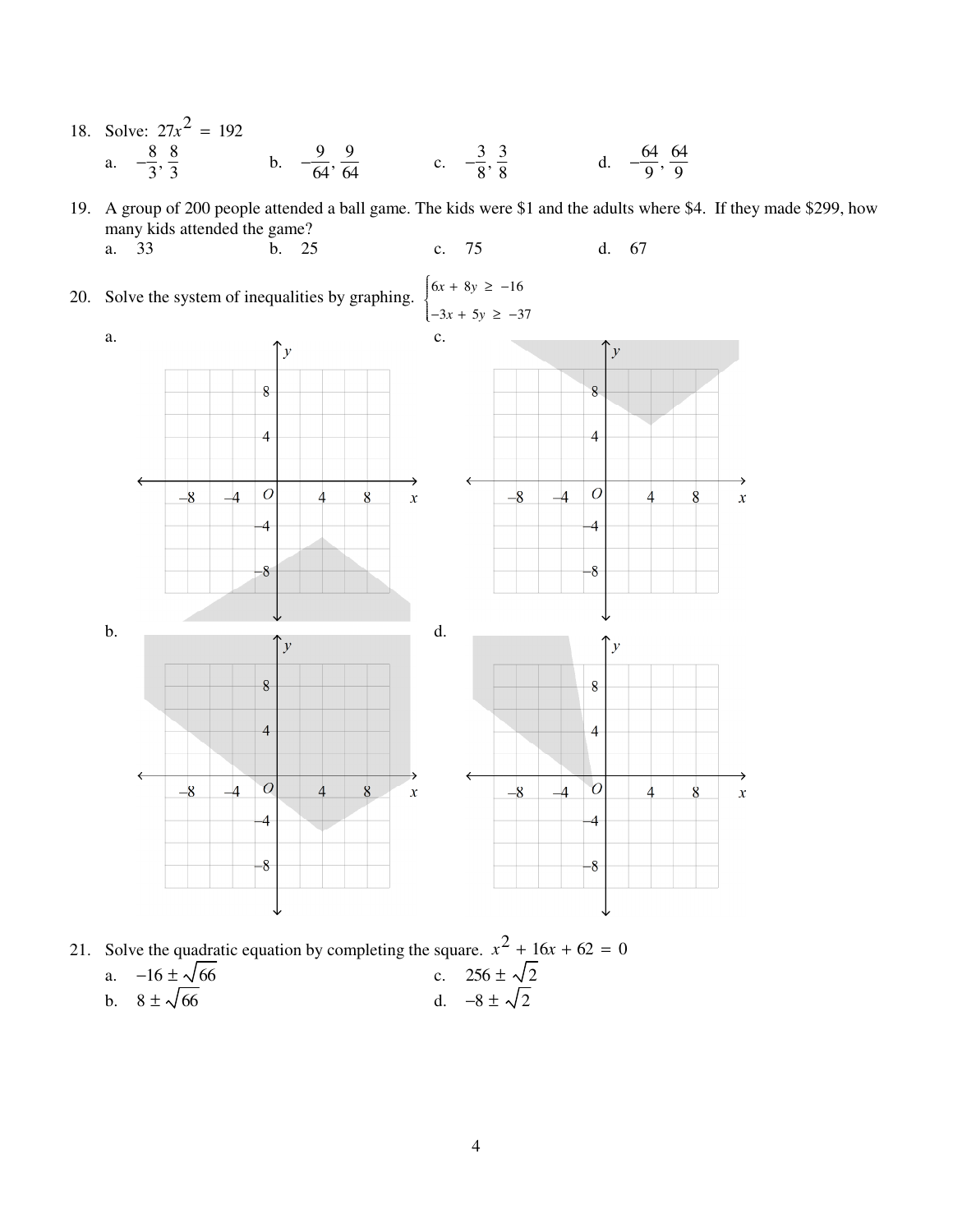| 22. Solve and Graph: $ 2x + 8  < 12$                                                             |                |                                                                                                                                     |       |                       |  |  |
|--------------------------------------------------------------------------------------------------|----------------|-------------------------------------------------------------------------------------------------------------------------------------|-------|-----------------------|--|--|
| $x < -2$ or $x > 2$<br>a.                                                                        |                | c. $-20 < x < 4$                                                                                                                    |       |                       |  |  |
| $-20 - 15 - 10 - 5$ 0 5 10 15 20                                                                 |                | $\longleftrightarrow$ $\longrightarrow$ $\longrightarrow$ $\longrightarrow$ $\longrightarrow$<br>$-40 - 30 - 20 - 10$ 0 10 20 30 40 |       |                       |  |  |
| b. $-10 > x > 2$                                                                                 |                | d. $-10 < x < 2$                                                                                                                    |       |                       |  |  |
| $\rightarrow$<br>$-20 - 15 - 10 - 5 = 0 = 5$                                                     |                | $\longleftrightarrow$<br>$-20 - 15 - 10 - 5 = 0 = 5$                                                                                |       |                       |  |  |
| 10 15<br>-20                                                                                     |                |                                                                                                                                     |       | 10<br>15<br><b>20</b> |  |  |
| 23. Factor: $8x^2 - 50$                                                                          |                |                                                                                                                                     |       |                       |  |  |
| a. $(2x + 5)(2x - 5)$                                                                            |                | c. $2(2x + 5)(2x - 5)$                                                                                                              |       |                       |  |  |
| b. $(2x-5)(2x-5)$                                                                                |                | d. $2(2x + 5)(2x + 5)$                                                                                                              |       |                       |  |  |
| 24. Solve: $x^2 + 10x + 25 = 64$                                                                 |                |                                                                                                                                     |       |                       |  |  |
| a. $13, -13$<br>b. $3, -3$                                                                       |                | c. $13, -3$ d. $3, -13$                                                                                                             |       |                       |  |  |
|                                                                                                  |                |                                                                                                                                     |       |                       |  |  |
| 25. What are the zeros of the function $y = 2x^2 - 18$ ?<br>$0$ and $3$<br>a.                    |                | c. $3$ and $-3$                                                                                                                     |       |                       |  |  |
| b. $-3\sqrt{2}$ and $3\sqrt{2}$                                                                  |                | d. $2\sqrt{3}$ and $-2\sqrt{3}$                                                                                                     |       |                       |  |  |
|                                                                                                  |                |                                                                                                                                     |       |                       |  |  |
| 26. Simplify: $(1 - i) - (-3 + 4i)$<br>a. $-4 + 5i$                                              |                | c. $4 - 5i$                                                                                                                         |       |                       |  |  |
| b. $-2 + 3i$                                                                                     |                | d. $-li$                                                                                                                            |       |                       |  |  |
|                                                                                                  |                |                                                                                                                                     |       |                       |  |  |
|                                                                                                  |                |                                                                                                                                     |       |                       |  |  |
| 27. Solve: $\begin{cases} 2x - 2y + z = -15 \\ 6x - 3y - z = -19 \\ 3x - y - z = -6 \end{cases}$ |                |                                                                                                                                     |       |                       |  |  |
|                                                                                                  |                |                                                                                                                                     |       |                       |  |  |
| a. $(-1, 3, 4)$ b. $(-3, 2, -5)$ c. $(1, 8, 0)$                                                  |                |                                                                                                                                     |       | d. $(1, 11, 5)$       |  |  |
| 28. Solve: $\begin{cases} 5x + 3y = -17 \\ 2x - 2y = -10 \end{cases}$                            |                |                                                                                                                                     |       |                       |  |  |
|                                                                                                  |                |                                                                                                                                     |       |                       |  |  |
| a. $(-4, 1)$ b. $(-1, 4)$                                                                        |                | c. $(4,-1)$ d. $(1,-4)$                                                                                                             |       |                       |  |  |
| 29. Solve: $2x^2 - 2x - 4 = 0$                                                                   |                |                                                                                                                                     |       |                       |  |  |
| a. $\frac{19}{2}, -\frac{17}{2}$ b. 2, -1                                                        |                | c. $1, -2$                                                                                                                          |       | d. $4, -2$            |  |  |
|                                                                                                  |                |                                                                                                                                     |       |                       |  |  |
| 30. Find the missing value to complete the square.                                               |                |                                                                                                                                     |       |                       |  |  |
| $x^2 + 16x +$                                                                                    |                |                                                                                                                                     |       |                       |  |  |
| $\mathbf b$ .<br>4,096<br>16<br>a.                                                               | $\mathbf{c}$ . | 256                                                                                                                                 | d. 64 |                       |  |  |
| 31. Factor: $4x^2 - 25$                                                                          |                |                                                                                                                                     |       |                       |  |  |
| $(2x + 5)(2x - 5)$<br>a.                                                                         |                | c. $(2x-5)^2$                                                                                                                       |       |                       |  |  |
| b. $(-2x + 5)(2x - 5)$                                                                           |                | d. $(2x + 5)(-2x - 5)$                                                                                                              |       |                       |  |  |